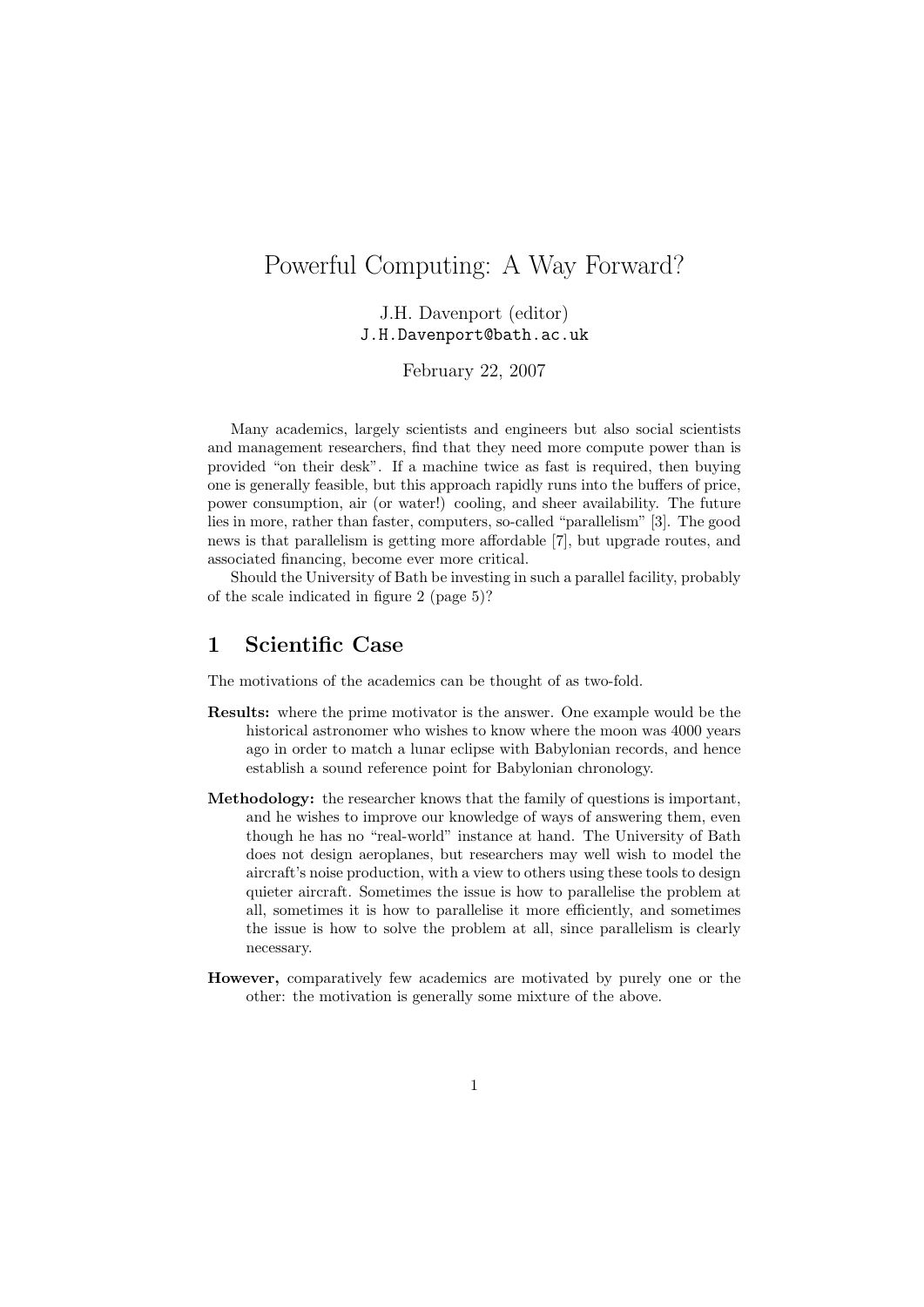Anecdotal evidence says that "what access will I have to powerful computing facilities" is being asked more by potential recruits (academic staff, but also research students) in some subjects.

A wide range of problems can be suitable for parallel computing, with a wide range of characteristics. Some of these are listed here.

- Memory. Sometimes minimal memory is required. Sometimes the computation splits into chunks, each of which requires a significant, but not outrageous, amount of memory. For example, we may be interested in matrix-vector multiplications  $M \cdot v$ , where M is fixed, and we have several different  $\bf{v}$ . If each processor contains a few rows of  $\bf{M}$ , and is given  $\bf{v}$ , then it can produce the corresponding elements of  $M \cdot v$ . Sometimes very large amounts of memory, with essentially random access, are required, to the point where the issue could be described as "memory parallelism" rather than "processing parallelism".
- Coupling. The problem must be split into various chunks to run on the different processors. How coupled are these chunks? How often must they speak to each other, how much must they speak to each other, and how critical is any delay? Some problems are almost totally uncoupled, or very loosely coupled: if I have 10,000 haystacks, 10,000 workers, and wish to search for a needle, then I can give each worker a haystack, and the only communication required is when one worker shouts "I have it".

At the other extreme are algorithms that are completely coupled: every step depends on all the previous ones. Here no parallelism is possible, short of re-designing the algorithm. However, even if this is the case at a high level, the steps themselves may be parallelisable. Thus, if we wish to compute  $\mathbf{M} \cdot \mathbf{v}$ ,  $(\mathbf{M} \cdot \mathbf{v}) \cdot \mathbf{v}$ , ... each step depends on the previous, but the individual steps can be parallelised as described above. Coupling tends to split into two aspects.

- Bandwidth This denotes the speed at which data can be transferred between processors in the system. In a grid system, it depends on the network used, and other uses for that network. In a cluster, it depends on the architecture used: on Skein (appendix A.1) it is 2Gb/sec (at most). In both cases, the limits are generally the total bandwidth: so on Skein, A can talk to B at 2Gb/sec, or A to B at 1Gb and C to D at 1 Gb, or four pairs at 0.5Gb . . .. In a special system, fancier mechanisms can be used, and bandwidth figures are often "point-to-point" rather than total.
- Latency This describes how long it takes between A deciding to send a datum to B, and B receiving it. An Ethernet packet has a minimum length of 64 words, which is  $0.5\mu s$  even on 1Gb Ethernet. This is a cable-imposed limit: typically the hardware and software at both ends will impose much more delay:  $25\mu s$  is the minimum measured by Netpipe<sup>1</sup>. Infiniband [2,

<sup>1</sup>http://www.scl.ameslab.gov/netpipe/.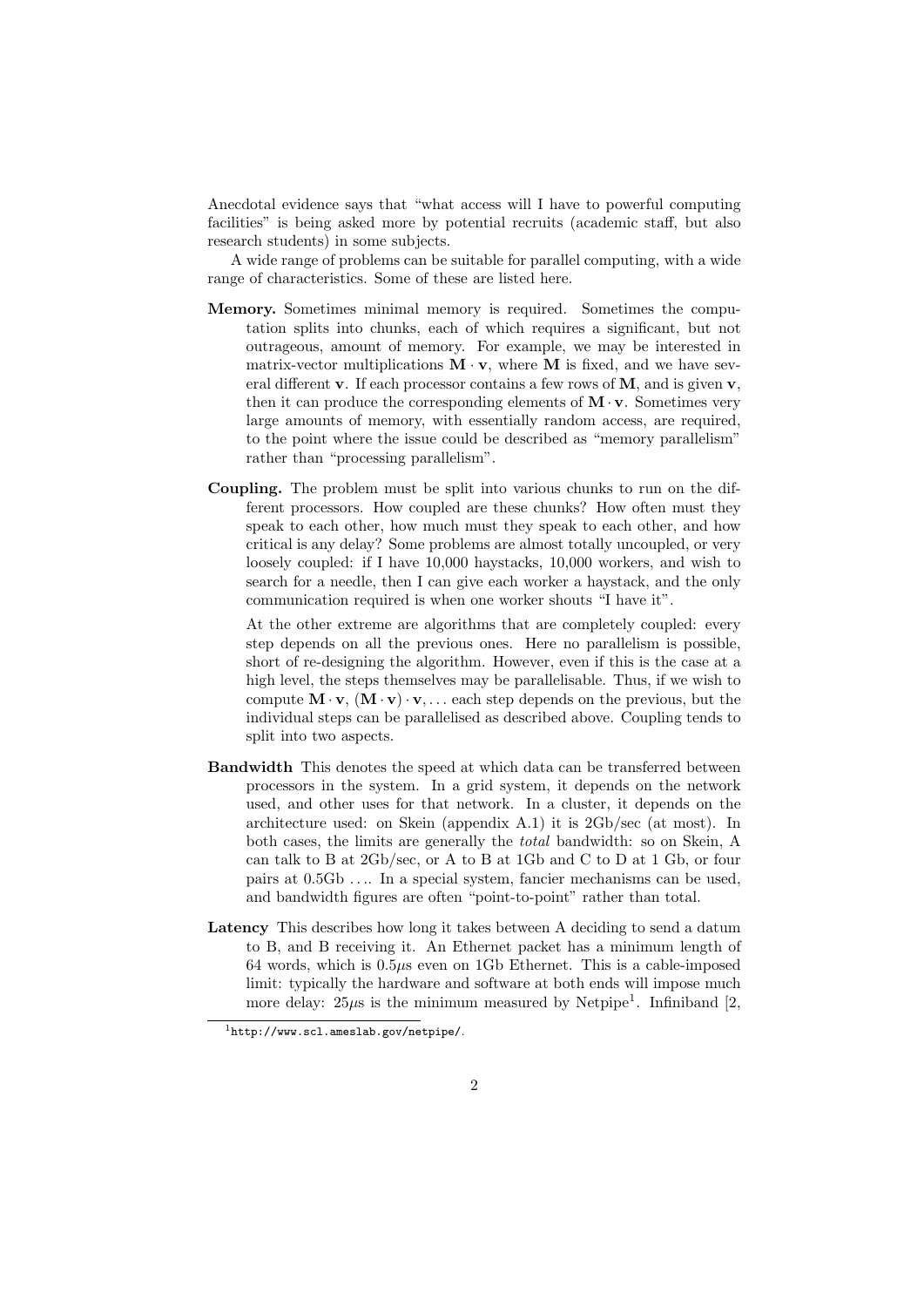Infiniband] quotes  $2.6\mu s$ . In general we have

$$
Grid \gg Cluster \gg Special.
$$

High latency can be tolerated in some applications [6], and provided by some implementations [9].

Specialist hardware and associated software is generally needed to achieve very low latency. If we plan to go down the more "commodity" route, we should note that "Gigabit Ethernet is still much cheaper than 10- Gb Ethernet. Some cards offer an upgrade path to 10-Gb Ethernet" [4]. Probably we ought to be careful not to lock ourselves too firmly into 1Gb at this stage of evolution.

### 2 Teaching

We believe that good university teaching needs the invigorating stimulus of active research, and that the disciplined approach needed to make a new topic teachable can feed back to influence the future course of research. [8]

There is already some teaching of parallelism in the M.Sc. in Modern Applications of Mathematics. What is now the Department of Computer Science used to teach some aspects of parallel and distributed systems, and would like, indeed need, to do so again in the frameworks of the M.Comp. and the new portfolio M.Sc. in Computing recently presented to Executive. This should cover various aspects, with a "compare and contrast" flavour, and the presence of both cycle-stealing and a more tightly coupled system would be a distinct advantage.

With the growth in 'e-Science', other Departments would probably also wish to teach it, or have it available for projects, typically Masters (integrated or postgraduate) level. Course teaching tends inevitably to be more towards the "Methodology" end of the Results/Methodology spectrum presented above, whereas project use might be more varied. There would also be substantial scope in integrated Ph.D.s, Eng.D.s etc. Teaching's needs are slightly different, or, to be more accurate, have a different priority order, as in Figure 1. Common use of a such system might lead to some economies in teaching, though this would be a minor factor.

# 3 Types of Parallel Systems

For the purposes of argument, we can distinguish three kinds of parallel computer, though the boundaries are inevitably blurred.

Grid This term is used<sup>2</sup> to denote loosely coupled computers that can "collaborate" on given problems. It could be argued that the original ARPAnet

<sup>2</sup>Abused? Hyped??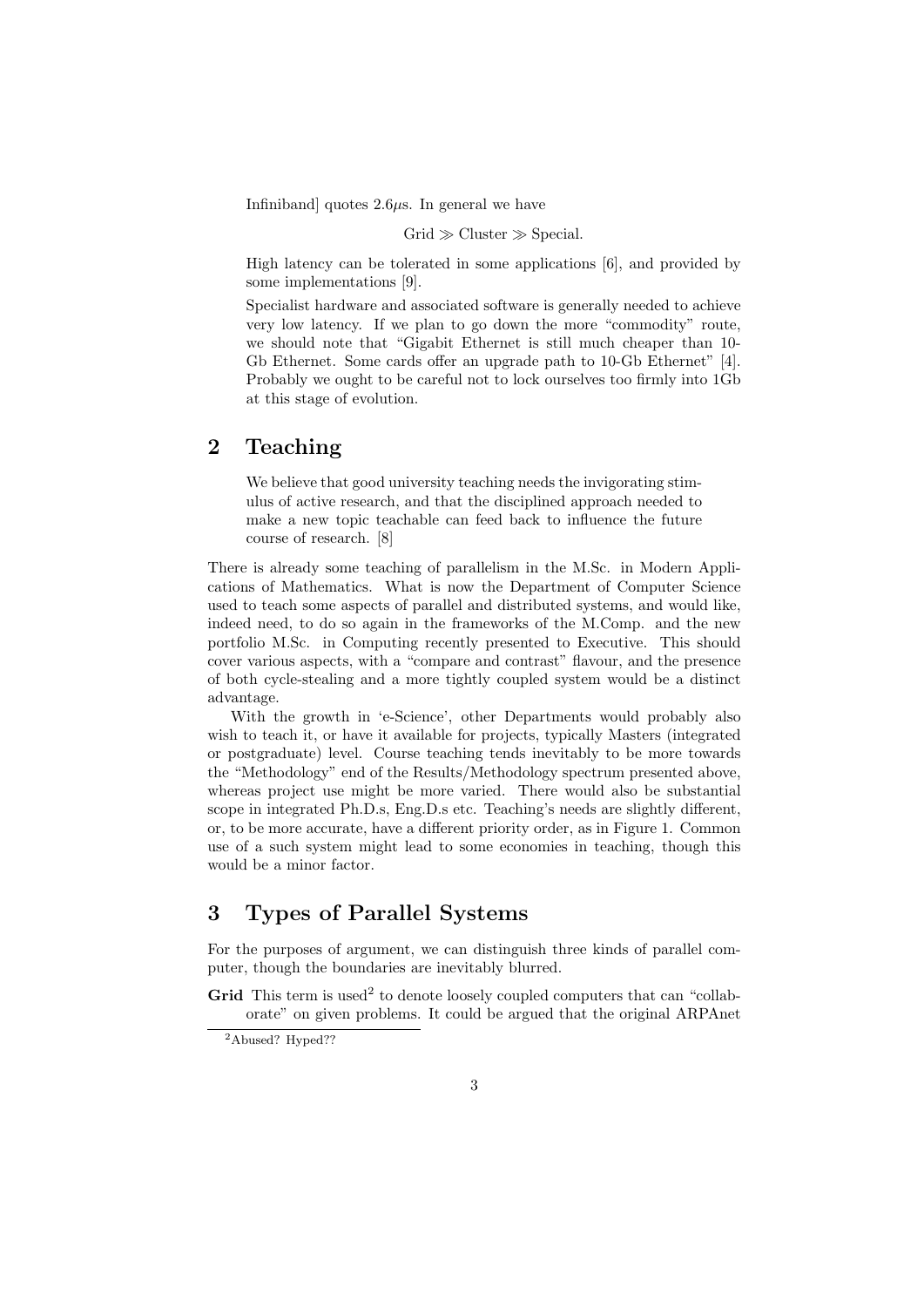|                       | Research     | Teaching          |
|-----------------------|--------------|-------------------|
| System Architecture   | Fastest      | Modern            |
| Processor Speed       | Fastest      | Sufficiently fast |
| Number of Processors  | Greatest     | Enough            |
| Reliability           | Total Uptime | $c/w$ Deadlines   |
| Scheduling Automation | Preferable   | Necessary         |
| Documentation         | WARSAF       | Necessary         |

Figure 1: Relative Needs of Teaching and Research  $(WARSAF = "What Are Research Students/Assistants For")$ 

was "a grid before its time". The computers in the grid need not be at all similar, in hardware or in software, though a user may choose only to use those that satisfy certain conditions. These systems are suited to very loosely coupled problems, especially those where there is some redundancy. A particular kind of this arrangement is cycle-stealing networks (see appendix B).

Cluster "A computer cluster is a group of loosely coupled computers that work together closely so that in many respects they can be viewed as though they are a single computer. The components of a cluster are commonly, but not always, connected to each other through fast local area networks. Clusters are usually deployed to improve performance and/or availability over that provided by a single computer, while typically being much more cost-effective than single computers of comparable speed or availability."[2, Computing cluster] The computers themselves are often "off-the-shelf" machines (such use is often called "Beowulf" —see appendix D, and the networking is generally a private Ethernet, loosely connected to the wider world. The computers are "similar", in the sense of having the same software and operating system, same architecture, but possibly differences in speed or memory (though such differences are at best irritating). A more modern technology, apparently common in the States<sup>3</sup>, is the 'lambda', where such computers are connected by optical fibre.

It appears that there are at least five Beowulf clusters on campus, "belonging" to departments, research groups or small teams. These have been financed out of a mixture of research grants and departmental funds, are looked after by a mixture of technical staff, RAs and research students, and generally have no clear future: some are out of maintenance.

Specialist We use this phrase to denote machines or systems that are built using equipment which is not designed for general-purpose use. The boundary line between this and clusters is vague. Higher-end facilities, such as the National Facilities described in appendix A, are of this nature.

<sup>3</sup>JHD/RAA are trying to find out more. See also http://www.dolphinics.com/products/ hardware/d200.html for one example.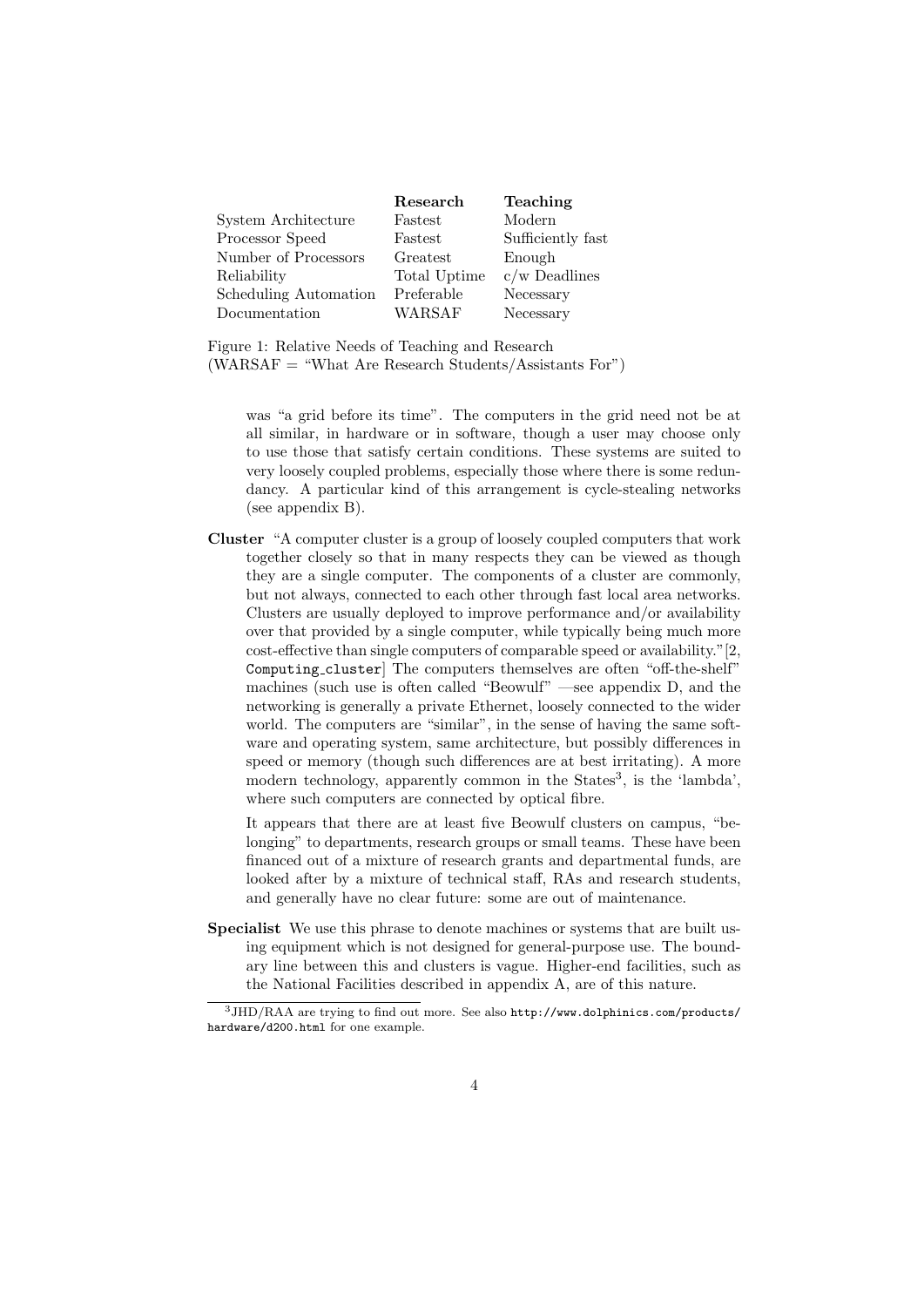| Option                   |      | В     |       |       |       | F     |
|--------------------------|------|-------|-------|-------|-------|-------|
| Cost (EK)                | 100  | 100   | 250   | 250   | 500   | 500   |
| Networking               | Gb   |       | Gb    |       | Gb    | T     |
| <b>Nodes</b>             | 32   | 24    | 72    | 48    | 164   | 128   |
| $R_{\text{max}}$ (Tflop) | 0.75 | 0.765 | 1.685 | 1.531 | 3.838 | 4.085 |
| $Cost (\pounds/hour)$    | 25   | 25    | 40    | 40    | 60    | 60    |
| Cost (£/CPU hour)        | 0.19 | 0.26  | 0.14  | 0.21  | 0.09  | 0.12  |

|  |  |  | Figure 2: Power/cost |  |
|--|--|--|----------------------|--|
|--|--|--|----------------------|--|

### 4 What can we buy?

This section focuses on clusters, as we already have the machines for a Condorlike solution. The details are from a quote from Dell, clearly we would need to do a proper OJEC28-style tender, and there is no commitment to use this technology.

Networking Gb means Gigabit Ethernet. It seems that we are not quite at the right time for 10Gb Ethernet at this level. We should probably explore upgrade options, though.

I means an Infiniband<sup>4</sup> switch, capable of 30Gb, and lower latency, e g.  $2.6\mu s$ .

Nodes Each with 2 2.66GHz Woodcrest chips<sup>5</sup> and 4Gb memory.

- $R_{\text{max}}$  Linpack benchmark figures, as used in the Top500<sup>14</sup>.
- Cost is a rough figure assuming 27/7/44 running, depreciation over three years (see appendix C), a systems manager and some allowance for maintenance and running costs.

Out of interest, option F appears to be one quarter of number  $27$  in the Top500<sup>14</sup>.

# A Available Facilities

#### A.1 skein.bath.ac.uk

This machine was bought four years ago out of an EPSRC grant, and is now out of warranty/maintenance. When purchased, it would probably have been described as "specialist/cluster" in the terminology of section 3. Today it would probably be described as "cluster". It consists of:

<sup>4</sup> [2, Infiniband]; www.infinibandta.org/about

<sup>&</sup>lt;sup>5</sup>Each Woodcrest chip is dual core, so the number of CPUs is four times the number of nodes. However, this architecture means that each node is like two pairs of identical Siamese twins: the two CPUs on a single Woodcrest are very tightly coupled. Some other manufacturers, AMD in particular, offer true 'quad' chips, i.e. Siamese quadruplets.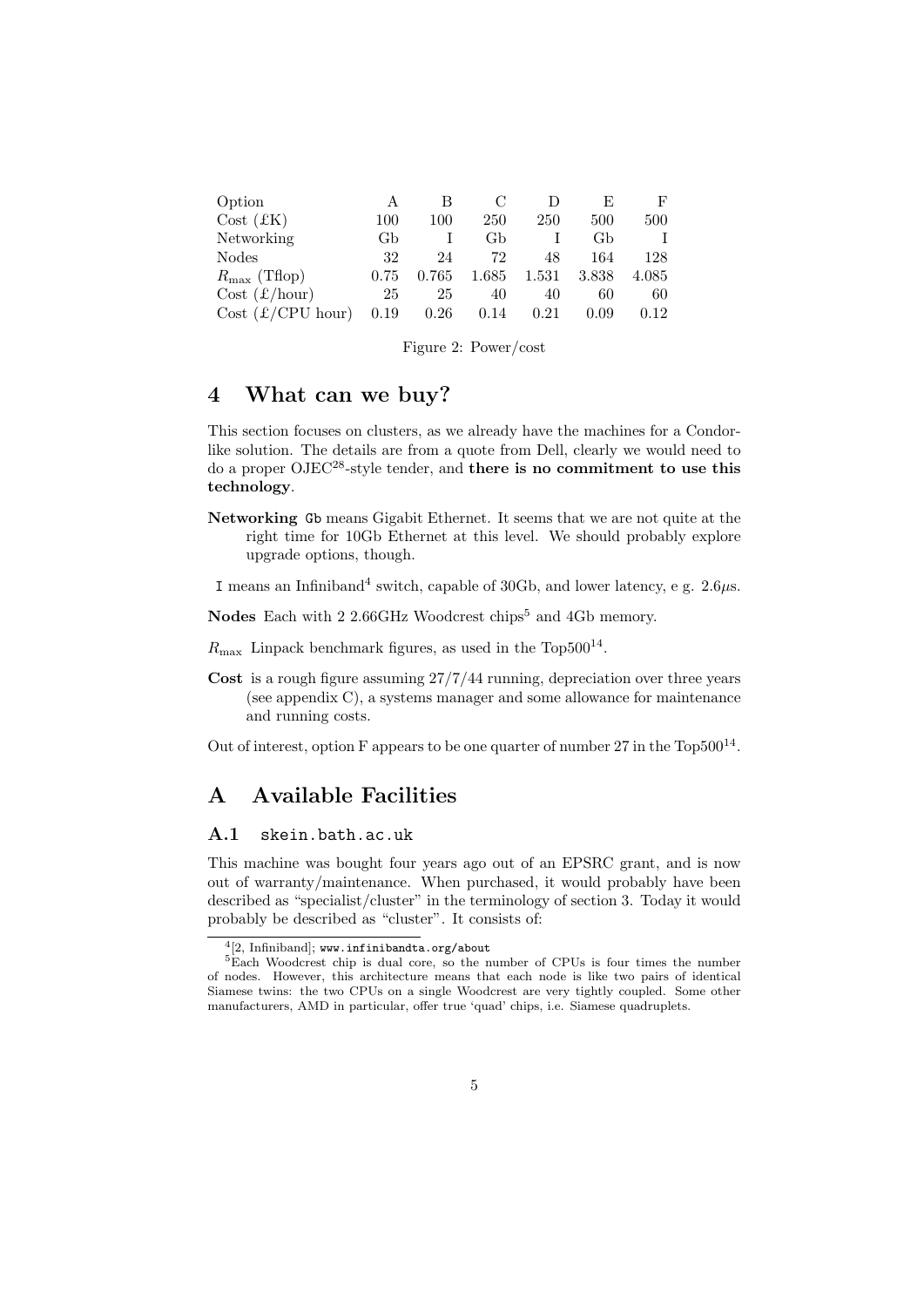- 30 Sunblade 1000 with  $2 \times 900^6$  MHz processors and 2GB memory, linked by low-latency 2Gb networks;
- 4 Sunfire V880<sup>7</sup> with  $8 \times 900$  MHz processors and 16GB memory, linked by 1Gb Ethernet (to each other and to the Sunblade complex);

totalling  $92 \times 900$  MHz processors and 124GB memory.

 $Max$  Norton writes<sup>8</sup> as follows.

Skein initially used myrinet $9$  to interconnect all nodes. On 15th July 2005 we started using the gigabit for MPI traffic on the Sunfire V880s when the failing myrinet cards could no longer be replaced under warranty. Benchmarks showed no loss in performance once the Sunfires used gigabit and as far as the users were concerned skein hadn't changed, they would not have made the conscious decision to use myrinet over gigabit.

The decision that was usually made was whether to run larger jobs on the Sunfires, utilising shared memory between up to 8 processes/jobs on a node. I think this decision has diluted over time due to the job scheduler, its use of backfill would cause smaller jobs to run first, so the decision now seems to be to use whatever resources allow the quickest job execution.

#### A.2 HPCx

The main national facility currently is  $HPCx^{10}$ . This has 160 compute nodes, each containing 16 processors, with a peak performance of  $6.8 \text{ Gflops}^{11}$  each. This gives the complex a peak performance of  $17.4$ Tflops<sup>12</sup>. Each node has  $32GB$  of main memory<sup>13</sup>, totalling 5TB. Based on Linpack benchmarks, on which it scores 12.9Thops, HPCx is rated<sup>14</sup> the 43rd most powerful computer in the world.

<sup>6</sup>The same sort of processor of which amos has 4.

<sup>7</sup>Part of the proposal to use HEFCE money to replace Skein was that we would use two or more of the 880s to replace existing cpu servers, at least for the next year or so. although they are over four years old they are still faster and newer than Mary and Midge.

 $8200702201012.44198. M.B.Norton@bath.ac.uk; JHD's notes.$ 

<sup>9</sup> [2, Myrinet], http://www/myricom.com/myrinet/overview.

 $10$ Prof. Bird was on the Management Board that procured this system, and has been heavily involved with earlier national computers.

 $11$ Gflop = thousand million floating-point operations per second. A powerful PC would have a *theoretical maximum* performance of around 10 Gflops.

 ${}^{2}T$ flop = million million floating-point operations per second

<sup>13</sup>A reasonably powerful modern PC would have 1 GB, and amos, the 'largest' BUCS machine, has 16. A "32-bit" application cannot make use of more than 4GB.

 $14$ http://www.top500.org/.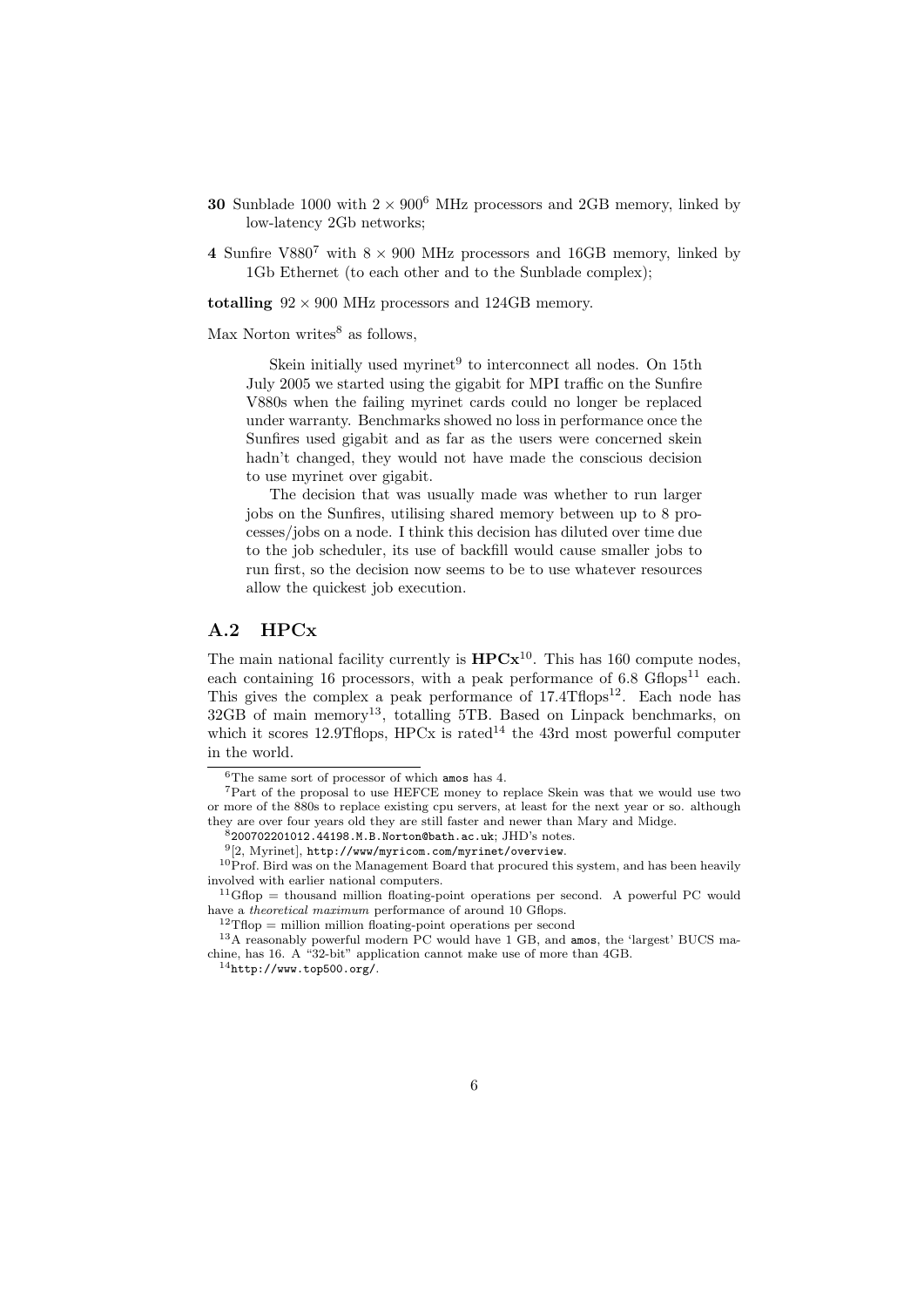#### A.3 HECToR

The new national facility will be  $HECToR^{15}$ , with a revised [5] in-service date of October 2007. It is initially expected to be 60Tflops, moving to 200Tflops within a couple of years<sup>16</sup>. The procurement runs for six years, with various substantial interim "refreshers". This is a lesson which UoB should learn  $-$  a commitment to the facility beyond the expected currency of the initial hardware is required.

# B Cycle Scavenging

One way of obtaining parallelism is to utilise a number of otherwise idle PCs/ workstations, without formally "commandeering" them. This technique first rose to prominence in [6], but has since become widespread, either within an institution or more widely, including the SETI project<sup>17</sup>[1]. Such jobs are sometimes termed "embarrassimgly parallel" [2].

One of the more common implementations of this approach, generally known as "cycle scavenging", is CONDOR18. Activities at Cardiff are described in http://www.nesc.ac.uk/esi/events/438/CondorActivities/Condor\_Cardiff. pdf, and Prof. Parker<sup>19</sup> and his group have used the UCL configuration. There would be little technical difficulty in setting up such a configuration to work on the LLC PCs and the BUCS teaching labs. However, such a decision might preempt either the SUMS review of BUCS, or a decision to move to 'thin client'<sup>20</sup> models in the Library for energy reasons. However, once Executive has moved on these matters, a  $Condor<sup>21</sup>$  decision can, and should, be made urgently, and without prejudice to any other decisions, since the type of paralleism provided is significantly different from that proposed elsewhere in this paper.

It would also be possible to use otherwise idle workstations on staff desks. This would require a great deal of set-up unless such machines also used a "common boot" system as is used in the Library etc. Moving towards such a system would be a significant decision, but would have substantial savings in terms of configuration maintenance, whether or not the machines were used as a Condor  $\text{pool}^{22}$ .

<sup>18</sup>Presumably so called because it does fly, and is a remarkable scavenger.

 $15$ http://www.epsrc.ac.uk/ResearchFunding/FacilitiesAndServices/

HighPerformanceComputing/HECToR/ProjectStatus/ProjectStatusAt1December2006.htm.  $^{16}$ The current (Nov. 2006) record is 128Tflops.

<sup>&</sup>lt;sup>17</sup>Now claiming to have 247Tflops, though the basis of the calculation is not clear.

<sup>19</sup>Steve: any more details?

 $20$ Thin clients could still be used in a cycle-stealing mode, but the details of the implementation would inevitably differ.

<sup>21</sup>Or another mechanism: a proper evaluation of the field should be carried out, but Condor does appear to be the "market leader".

 $22$ Further investigation would need to be carried out on the implications of Condor-style pooling for Active Directory and home working.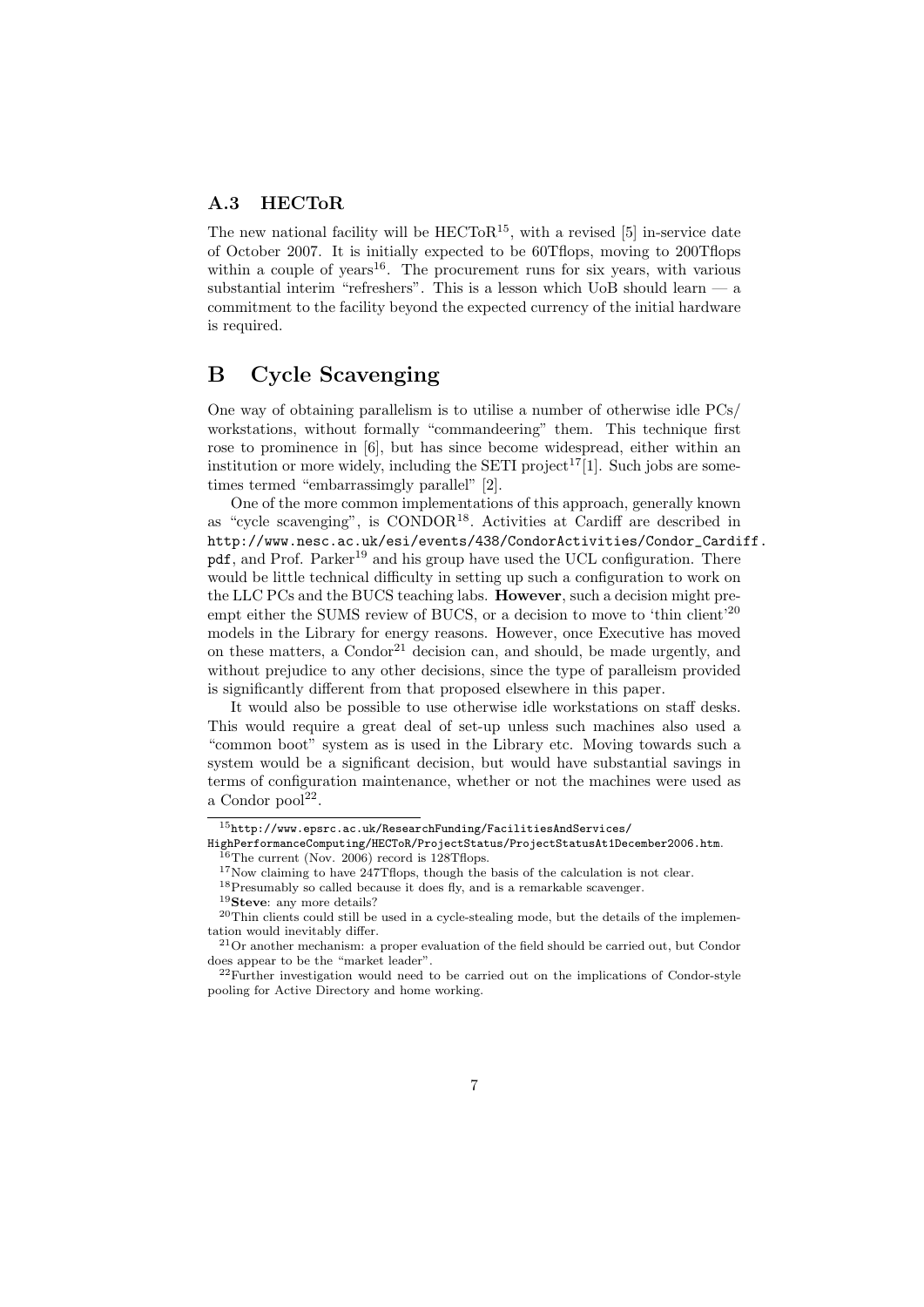### C Finance

Traditionally23, finance is divided into capital and recurrent, with, for a project of this nature, recurrent being staff  $\cos^{-24}$ , running costs (electricity and air/ water conditioning) and maintenance (hardware and software).

But, as noted in section A.3, it is necessary to commit to the existence of a facility beyond the time at which the equipment originally purchased could be regarded as "state-of-the-art". Indeed, it would probably be intellectually dishonest to engage a research student based on such a facility unless such a commitment was in place. Hence the vision has to be changed.

A better vision is of "initial capital"  $I$ , being enough to purchase the machine at Y0. Recurrent should have added to it a (substantial) depreciation amount, earmarked for the replacement/upgrade<sup>25</sup> of the machine, enough to write off I over three years<sup>26</sup>. After two years, enough should have accumulated for a substantial upgrade, and again after four. After six years, there should be (about) enough for a replacement. Other scenarios, such as complete replacement after four years, could also be supported within this general framework. More detailed costing needs to be done nearer the decision point.

Advice needs to be taken from Finance on the options possible and rules to be followed, especially if we want to define this as a "special facility" in terms of  $FEC^{27}$ . UoB currently has two such facilities, both in Physics, and the system seems to be working well. Apparently there are no rigid definitions of what constitutes an FEC "special facility', and an explicit and expensive parallel computing operation should probably be constituted as one from the start.

On the purchasing front, the advice from Supplies is that we are certainly within the scope of OJEC<sup>28</sup>. It is possible, and strongly recommended, that we go for a two-stage tender, i.e.:

- 1. Issue call for proposals in OJEC (this call would probably include a requirement to quote existing benchmarks, either the Linpack<sup>14</sup> or the HPC  $Challenge<sup>29</sup>)$ :
- 2. Receive proposals;
- 3. Issue tender documents to the shortlist (about 3);

Almost certainly invite the short-list to present/discuss;

<sup>23</sup>This view has been the explicit view of research councils in the past, colouring the academics' mentality, and very largely the practice of funding councils, with earmarked "capital funding".

 $^{24}$ For a system manager and any other associated people, not the RAs etc. doing the actual research

<sup>25</sup>Here is not the place to discuss the Ship of Delos paradox.

<sup>26</sup>Ideally two, but JHD thinks the accountants would have problems with this, whatever the scientific validity.

<sup>27</sup>Full Economic Costing.

<sup>28</sup>Official Journal of the European Community.

<sup>29</sup>Used as part of the HECToR procurmenet: see http://www.epsrc.ac. uk/ResearchFunding/FacilitiesAndServices/HighPerformanceComputing/HECToR/ HECToRBenchmarkCodes.htm or http://icl.cs.utk.edu/hpcc.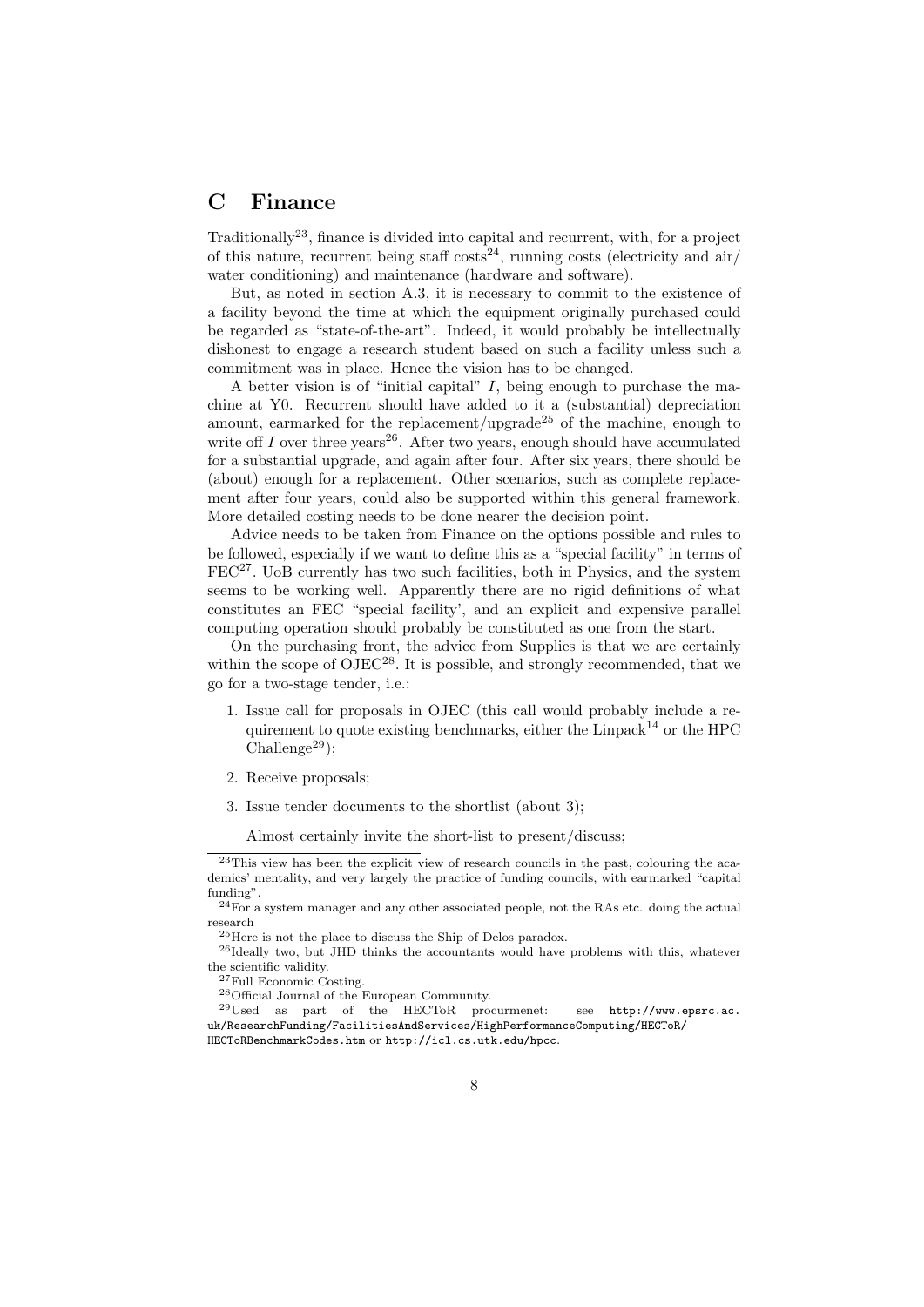4. Receive final tender documents and decide.

We must<sup>30</sup> leave 30 *calendar* days between 1 and 2, and 35 between 3 and 4. This adds up to at least  $2\frac{1}{2}$  months, more in practice.

# D Beowulf

Beowulf is a design for high-performance parallel computing clusters on inexpensive personal computer hardware. Originally developed by Thomas L. Sterling and Donald Becker at NASA, Beowulf systems are now deployed worldwide, chiefly in support of scientific computing.

A Beowulf cluster is a group of usually identical PC computers running a Free and Open Source Software (FOSS) Unix-like operating system, such as Linux or BSD. They are networked into a small TCP/IP LAN, and have libraries and programs installed which allow processing to be shared among them.

There is no particular piece of software that defines a cluster as a Beowulf. Commonly used parallel processing libraries include MPI (Message Passing Interface) and PVM (Parallel Virtual Machine). Both of these permit the programmer to divide a task among a group of networked computers, and recollect the results of processing. It is a common misconception that any software will run faster on a Beowulf. The software must be re-written to take advantage of the cluster, and specifically have multiple non-dependent parallel computations involved in its execution.

[2, Beowulf]

### E Questionnaire circulated

Questionnaire to help the Powerful Computing Working Group recommend a campus Strategy. Open Meeting at 12.15 7 March 2007 in BICS Seminar Room (1West 3.6) to discuss this, but please fill in even if you can't come. Return to J.H.Davenport@bath.ac.uk. One questionnaire per PI, please.

1) Assuming the University buys ONE of the options listed in Figure 2 (page 5 of http://staff.bath.ac.uk/masjhd/Powerful.pdf), how many thousand FUNDED (EPSRC etc.) CPU hours/year do you think you would bid for to the funder? ....

<sup>(100-250</sup> pounds per 1000 CPUh)

<sup>30</sup>This assumes electronic publication. Otherwise the figures are 35 and 40. We cannot 'mix-n-match' the two.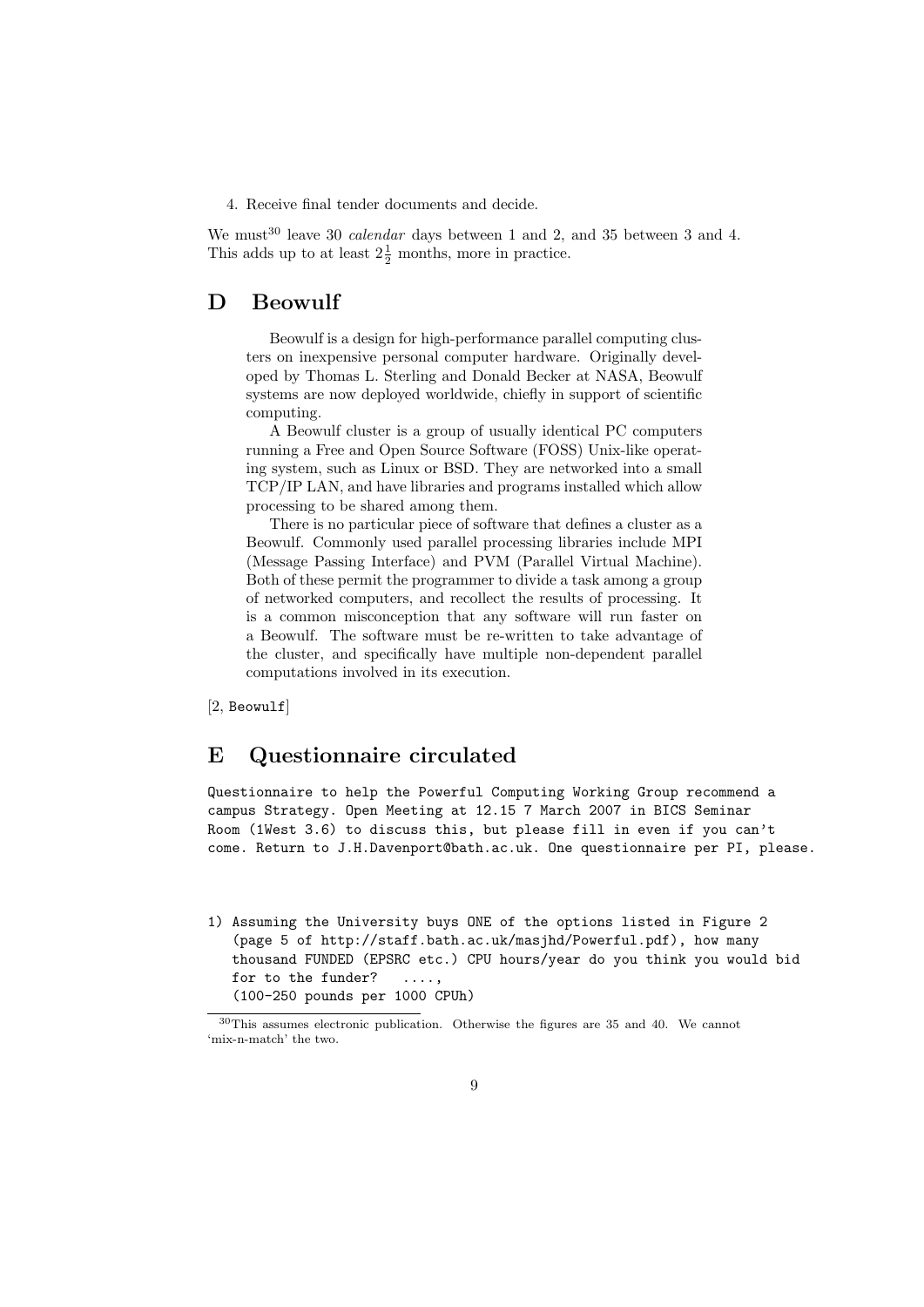If the choice matters, please give the figures for each scenario. A B C D E F ... ... ... ... ... ...

If your usage would be radically uneven across a grant, please still quote the average, and give details below.

ASSUME your grant is funded: we will multiply the total by the University's hit ratio.

- 2) How many CPUs would you want to use in a typical production job? ......
- 3) On a scale of 0-5, how important is fast interconnect to you: ... ? (0 = carrier pigeons would do, 1= Gigabit Ether is fine, 5=need Infininet)
- 4) Do you have requirements for significant amount of disc traffic DURING the computation? If so, please give details.

5) Any other comments?

 $Name(s): \dots \dots$ Funder: ....... (principal one only)

```
Queries to J.H.Davenport (x6181)
```
### References

- [1] D.P. Anderson et al. SETI@home: An experiment in public-resource computing. Comm. ACM, 45:56–61, 2002.
- [2] Anonymous. Wikipedia. http://www.wikipedia.org, 2007.
- [3] G. Cooperman. Parallel Computing is Required if Moore's Law Continues. http://www.ccs.neu.edu/home/gene/research.html#moore, 2005.
- [4] G. Cooperman. Miscellaneous. Private Communication, 2007.
- [5] M.C. Dewar. HECToR. Private Communication, 2007.